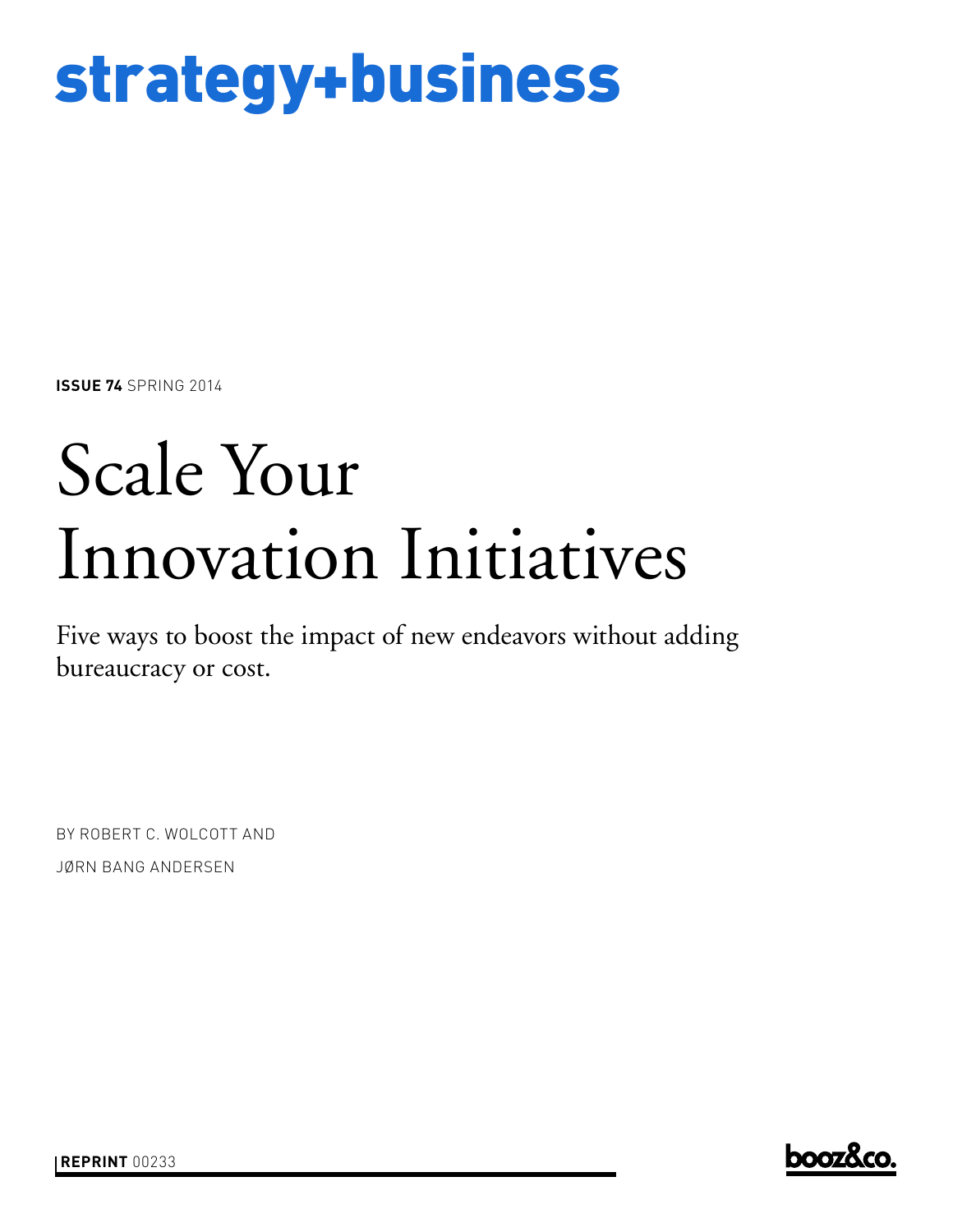## Scale Your Innovation **Initiatives**

Five ways to boost the impact of new endeavors without adding bureaucracy or cost.

#### **by Robert C. Wolcott and Jørn Bang Andersen**

Main innovation initiatives succeed, company spond, "Great. Now do more!" This provides affirmation, but it also presents the innovation team with two challenges: scalability and funding. First, many innovation initiatives cannot be scaled in a linear fashion. Adding more people often adds complexity and bureaucracy, and often impairs the communication and creativity of the original successful innovation initiative.

At BP, for example, Daru Darukhanavala, the company's chief technology officer for digital and communications technologies, created an innovation team in 1999 with just 18 people and a modest budget. It has returned between US\$100 million and \$200 million per year in cost savings to BP, as documented by the business units assisted. Darukhanavala has resisted pressure to expand his group because he knows part of the magic comes from its size. The company keeps the team small to replicate the nimble, no-bureaucracy approach of venture capital firms.

The second challenge is that al-

though leaders want more innovation, they are often unwilling to provide sufficient funding—even for those initiatives that have already proved successful. Defending noncore innovation budgets is always difficult.

Over the past decade of exploring innovation initiatives across many industries, we have seen numerous promising initiatives falter in the face of one or both of these obstacles.

How, then, can you take successful models for innovating, typically tested at a smaller scale within special-purpose teams, and expand their impact? How can you do so with limited additional personnel and funds? Over the past few years, we've discovered five reliable ways to overcome this challenge.

**1. Replicate proven models.**  With all due respect to Kafka, human-sized insects don't work. An insect's living systems can't function at that size. Insects can, however, scale up through replication. Innovation teams can do the same, though some models replicate better than others. For example, complicated initiatives or those dependent on a few key individuals or assets tend to be difficult to scale by replication. If you decide to replicate an initiative, define a model based on core principles and ensure that leadership and mentorship are readily available.

Replication is how BP CTO Darukhanavala met the challenge referred to earlier: Instead of expanding his small innovation team, he sent one of his core team members to help another business—renewable energies—create its own version of his program. They have applied the core principles and behaviors of the original program, but in the pursuit of different objectives: discovering and piloting alternative energy solutions for BP's long-term growth. Darukhanavala's team continues to be available for consulta-

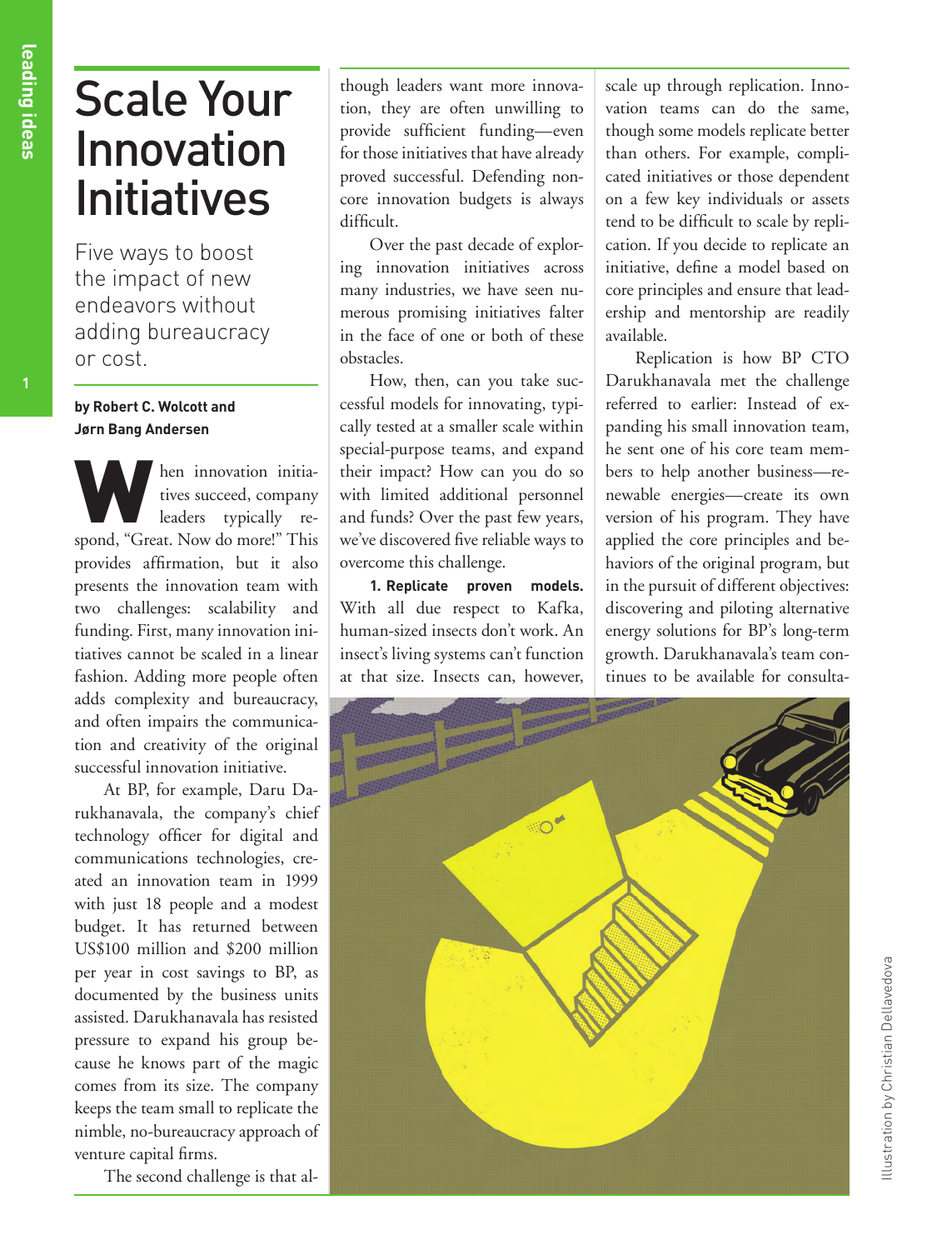$\overline{2}$ 

tions as the new group grows. The team has since helped to implement similar methodologies with other BP businesses, such as Castrol.

The TED Conference, an invitation-only confab hosted in California each year to share "ideas might this investment apply? What new capabilities does this investment create for the company, and to what else can they be applied?

In 1999, IBM launched its emerging business opportunities (EBO) program, an initiative within

### Unfortunately, many innovation teams operate in relative isolation, removed from potentially rich environments of engaged partners.

worth spreading," provides another example. As the program grew in popularity, the TED team recognized that the conference could scale through leveraging the global community of TEDizens, as they're called. They realized that creating more and more TED events themselves would require radical scaling of the organization, as well as a far greater commitment of the scarcest resource: expert facilitation provided by curator Chris Anderson and his team. By launching TEDx, a licensing platform offering individuals and organizations access to the TED brand, methodology, and global community, TED was able to proliferate its experience to thousands of events worldwide, curated by individual licensees. TED does not retain editorial or production control of TEDx events, so quality varies. But the core team maintains basic standards for all TEDx licensing, and selects a small subset of high-performing TEDx programs to support with advice and exposure within the global TED community.

**2. Invest in areas with broad potential that provide options.** When considering where to invest, leaders should ask, If my core hypothesis fails, does this investment still provide other paths? To how wide a range of industries or applications the corporate strategy group created to define and build new businesses that would later be transitioned to IBM business units. After the program proved its value, which then CEO Sam Palmisano credited with more than \$15 billion in new revenues as of 2006, company leaders considered replicating the EBO program widely. IBM instead opted to concentrate on a smaller number of opportunity areas, shifting its focus to pursuing new businesses as platforms, so that multiple businesses could be spawned from the original startup. Even if the original concept fails, the capabilities and insight generated could lead to many other opportunities. Rather than seeking individual innovation opportunities in an area like analytics support for pharmaceutical trials, for example, IBM would invest in broader capabilities like healthcare informatics, applicable across the life sciences.

Only gradually did IBM find a way to replicate the program more broadly. It went further with its Smarter Planet initiatives, bringing together capabilities, technologies, and people from across the company to address larger, more complex challenges faced by enterprises, municipalities, and national governments. Martin Jetter, vice president of strategy at IBM, described it

this way: "The point is to organize IBM around critical challenges faced by wide groups of customers and stakeholders, applying IBM's capabilities across the company to their solution."

**3. Recruit and support evangelists.** Given the power of social media, customer evangelists are becoming increasingly potent forces for growth. The same can be true for innovation initiatives. Evangelists can be employees who have been part of, or who have engaged with, the innovation team, or people from outside the company.

Consider Lego, the iconic Danish toy company. For many years, Lego focused its new product development on serving an ever-wider group of consumers. But as the company searched for mass appeal, the enthusiasm of its lead users waned, which led to a lull in sales. In response, Lego engaged its lead users in a complete reenvisioning of its Mindstorms robot kit in 2006. Today, Lego engineers regularly work directly with Mindstorms evangelists, often engineers themselves. Giving customers such access significantly enhances their input and brand advocacy. Members of the "Lego evangelist community" actively promote Lego's products online and off.

Evangelists can also expand an innovation initiative's impact inside the corporation. In 2009, Kraft Foods established the Global Technology Council (GTC), a crosscompany group, to identify and invest in technologies with the potential to create competitive advantage four-plus years out. Over two years, the GTC created a portfolio of investments ranging from affordable products for developing markets to cutting-edge packaging.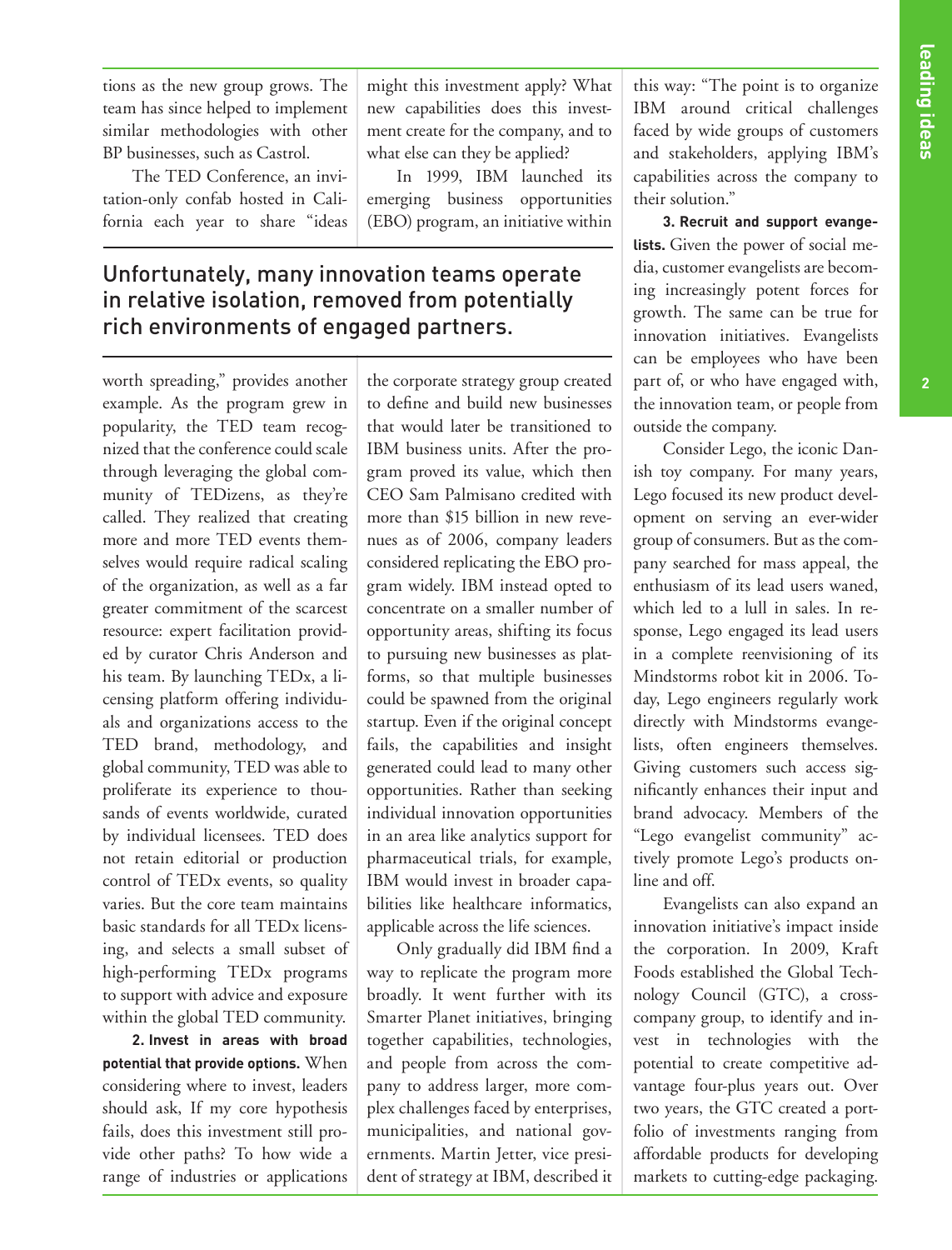**3**

The GTC members came from various product categories and geographies and were selected for their acumen and interest in enhancing innovation at Kraft. In addition to contributing insights, this diverse group built a sense of ownership for the GTC's decisions, advocating for these long-term investments within their markets and functions. The group helped ensure that long-term R&D investment was protected when Kraft split into two companies in 2011.

**4. Nurture internal and external ecosystems.** Innovation initiatives require resources, people, and organizations in order to grow. Unfortunately, many innovation teams operate in relative isolation, removed from potentially rich environments of engaged partners. They seek input from both inside and outside the company, but they do so on an ad hoc basis. The people with whom they interact often don't have an active interest in the team's success.

The startup world understands the power of ecosystems. Proven models like Techstars and Y Combinator select startups through a competitive process, then connect them with mentors, potential partners, investors, and team members during an intensive, facilitated process. The startups become part of a set of dense relationships among players who were critical to their success.

GE's Innovation Accelerator, led by chief marketing officer Beth Comstock and her team, adapts this ecosystem notion for a corporate environment. In 2011, GE selected six teams tackling major innovation opportunities for GE businesses. The CMO's office gathered experts from a range of backgrounds over a ninemonth period to challenge the teams' assumptions and conduct a

series of working sessions. Comstock and her group also recruited external coaches for each team and created an advisory panel of five external experts who review plans, challenge assumptions, and provide guidance. The coaches and panelists have no executive authority, but their perspectives play critical roles in shaping thinking and action plans. Innovation Accelerator director Viv Goldstein says, "The coaches and advisory panel help us build an ecosystem of partners into our process. They challenge our GE assumptions and offer our innovation teams access to a wider world."

**5. Activate broad networks.**  Whereas ecosystems involve relationship depth and active commitment, more general networks provide breadth of access to diverse knowledge and capabilities. Socializing your team's objectives and challenges with broad networks enhances the potential for others to offer opportunities and solutions.

Over the past decade, new organizations have arisen to create communities of innovation leaders. The online platform Innovation Excellence includes a network of more than 5,000 innovation practitioners and thought leaders, a number that has grown rapidly since the site's founding in late 2010. Participants can register and browse, or take active roles within the community. Innovation Excellence offers broad access to the innovation arena, but as an open community, it applies only limited efforts to screening members.

In 2003, the Kellogg School of Management at Northwestern University founded the Kellogg Innovation Network (KIN) to create a community of corporate innovation and growth leaders. It has since

evolved into an invitation-only group of leaders from business, government, academia, the nonprofit sector, and the arts. The KIN is financially supported by its members and leverages the neutral platform and intellectual rigor of the university. The KIN's diversity enhances the likelihood that participants will connect with people they don't normally meet, offering new perspectives, insights, and opportunities. Building on regular in-person events, KIN members—or KINians, as they call themselves—create relationships and collaborate on their own agendas.

These five approaches can expand the scale and reach of innovation initiatives, even in situations in which adding people or funding may be neither optimal nor practical. They require varying degrees of investment and can be applied by companies of all sizes; however, in this arena, large companies have the advantage. Although successful startups might win more admirers, larger companies can seed more replication, build broader and deeper ecosystems, engage more networks, support more evangelists, and invest in more growth platforms. But enterprises will achieve their potential only if they have the guts, commitment, and patience to make meaningful change happen at scale. +

Reprint No. 00233

#### **Robert C. Wolcott**

*r-wolcott@kellogg.northwestern.edu*  is a senior lecturer at Northwestern University's Kellogg School of Management and the cofounder and executive director of the Kellogg Innovation Network (KIN).

#### **Jørn Bang Andersen**

*jornandersen@clareopartners.com* is European director of Clareo Partners and a Kellogg Innovation Network advisory board member.